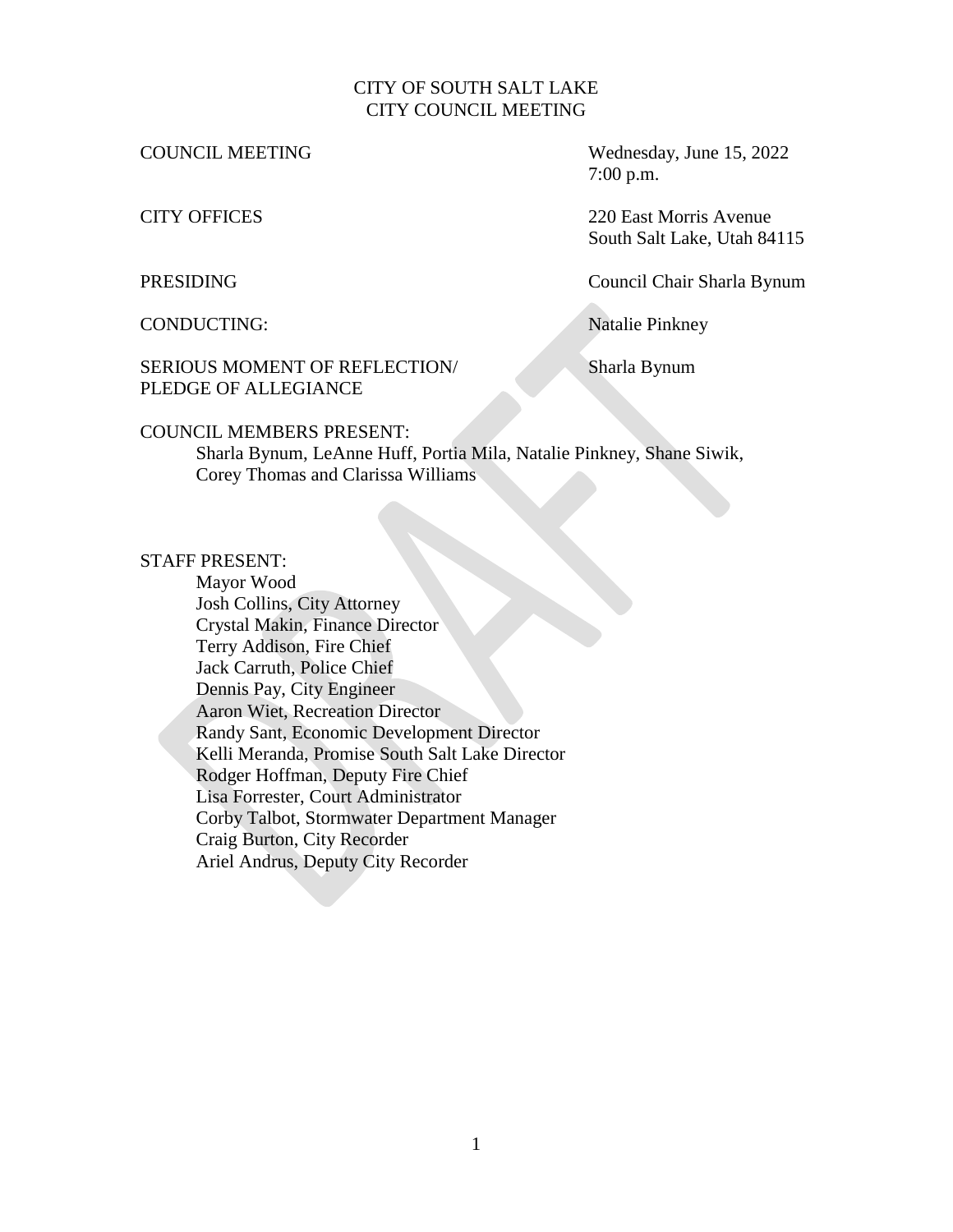# **NO ACTION COMMENTS**

- **1. SCHEDULING.** The City Recorder informed those at the meeting of upcoming events, meetings, activities, etc.
- **2. CITIZEN COMMENTS/QUESTIONS.**
- **3. MAYOR COMMENTS.**
- **4. CITY ATTORNEY COMMENTS**. None.
- **5. CITY COUNCIL COMMENTS.**

# **UNFINISHED BUSINESS**

## **1. A Resolution of the South Salt Lake City Council adopting a proposed tax rate for Fiscal Year July 1, 2022 through June 30, 2023**

Council Member Thomas made a motion to approve this Resolution

MOTION: Corey Thomas SECOND: Clarissa Williams Roll Call Vote: Bynum: Yes Huff: Yes Mila: Yes Pinkney: Yes Siwik: No Thomas: Yes Williams: Yes

> **2. A Resolution of the South Salt Lake City Council to Adopt and Operate on the Tentative General Fund Budget as the Interim General Fund Budget for the City of South Salt Lake Fiscal Year July 1, 2022, through June 30, 2023, until a Truth and Taxation Public Hearing is held and the final budget is adopted**

Council Member Williams made a motion to approve this Resolution

MOTION: Clarissa Williams SECOND: LeAnne Huff Roll Call Vote: Bynum: Yes Huff: Yes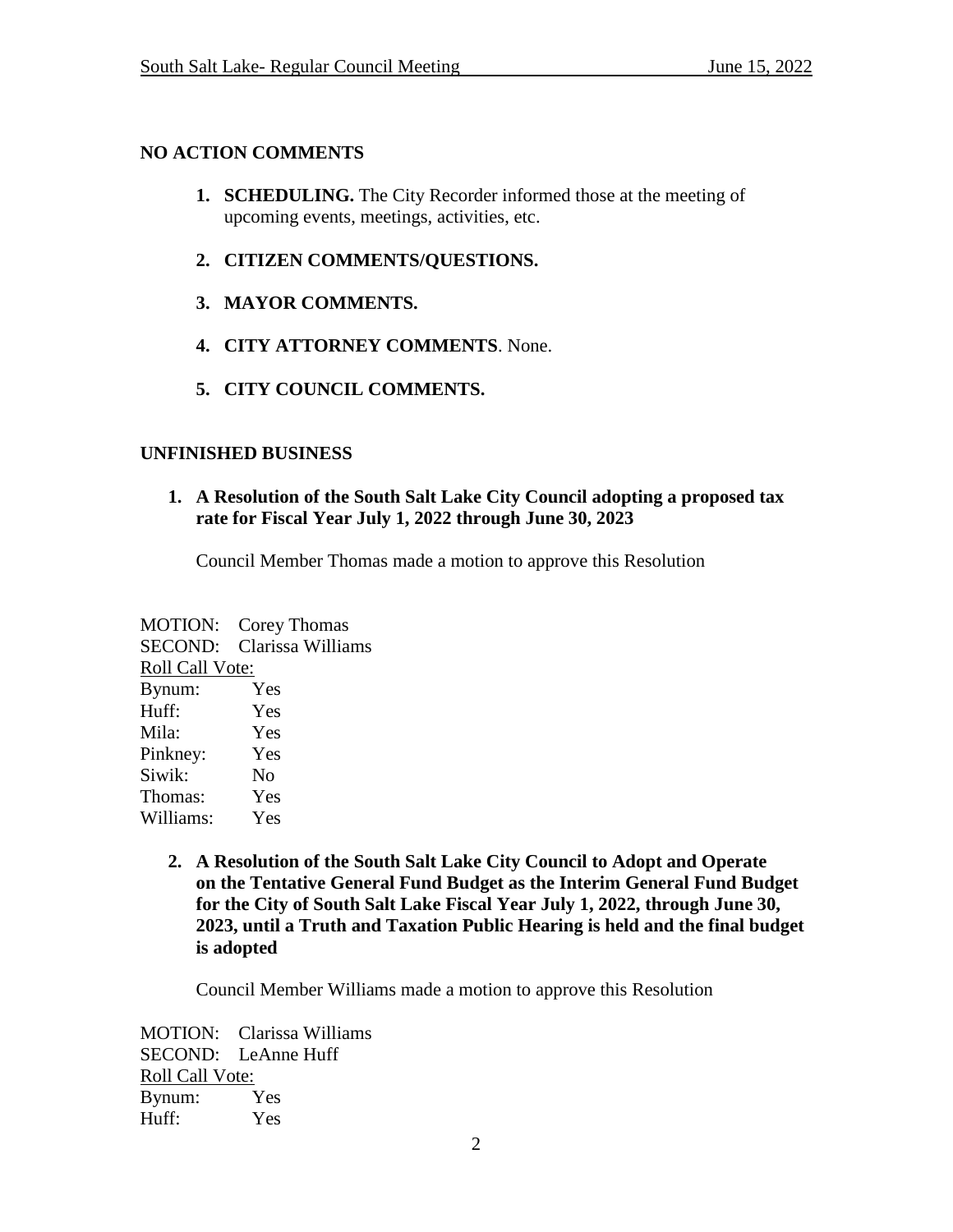| Mila:     | Yes |
|-----------|-----|
| Pinkney:  | Yes |
| Siwik:    | No  |
| Thomas:   | Yes |
| Williams: | Yes |

**3. A Resolution of the South Salt Lake City Council to Adopt and Operate on the Tentative Public Safety Service Special Revenue Fund as the Interim Public Safety Service Special Revenue Fund Budget for the City of South Salt Lake Fiscal Year July 1, 2022, through June 30, 2023, until a Truth and Taxation Public Hearing is held and the final budget is adopted**

Council Member Huff made a motion to approve this Resolution

MOTION: LeAnne Huff SECOND: Sharla Bynum Roll Call Vote: Bynum: Yes Huff: Yes Mila: Yes Pinkney: Yes Siwik: No Thomas: Yes Williams: Yes

> **4. A Resolution of the South Salt Lake City Council to Adopt and Operate on the Tentative Lease Debt Service Fund as the Interim Lease Debt Service Fund Budget for the City of South Salt Lake Fiscal Year July 1, 2022, through June 30, 2023, until a Truth and Taxation Public Hearing is held and the final budget is adopted**

Council Chair Bynum made a motion to approve this Resolution

MOTION: Sharla Bynum SECOND: Portia Mila Roll Call Vote: Bynum: Yes Huff: Yes Mila: Yes Pinkney: Yes Siwik: Yes Thomas: Yes Williams: Yes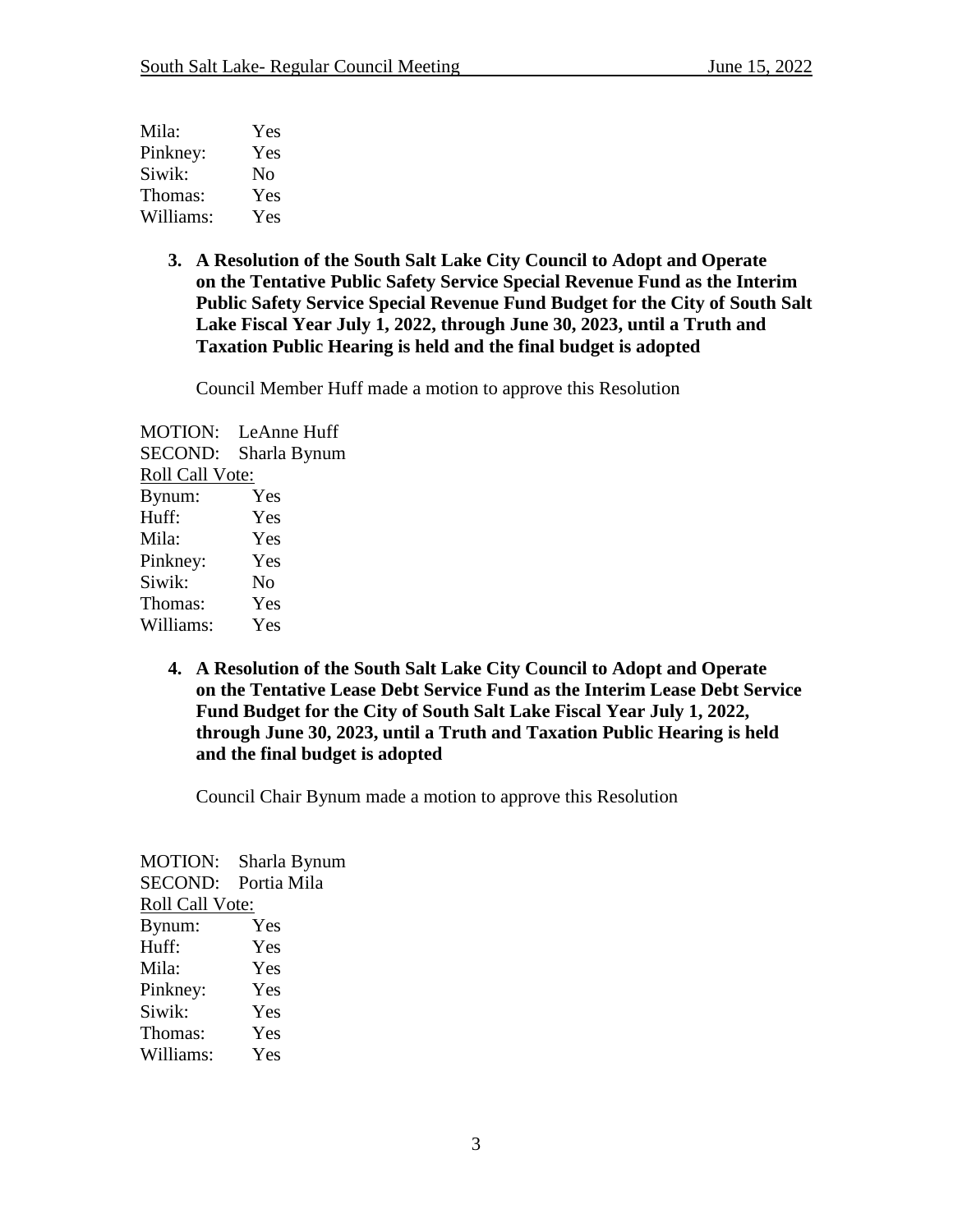**5. A Resolution of the South Salt Lake City Council to Adopt and Operate on the Tentative Capital Improvements Fund as the Interim Capital Improvements Fund Budget for the City of South Salt Lake Fiscal Year July 1, 2022, through June 30, 2023, until a Truth and Taxation Public Hearing is held and the final budget is adopted**

Council Member Mila made a motion to approve this Resolution

|                        | MOTION: Portia Mila |
|------------------------|---------------------|
| SECOND:                | Corey Thomas        |
| <b>Roll Call Vote:</b> |                     |
| Bynum:                 | Yes                 |
| Huff:                  | Yes                 |
| Mila:                  | Yes                 |
| Pinkney:               | Yes                 |
| Siwik:                 | No                  |
| Thomas:                | Yes                 |
| Williams:              | Yes                 |
|                        |                     |

**6. A Resolution of the South Salt Lake City Council to Adopt and Operate on the Tentative Water Utility Fund as the Interim Water Utility Fund Budget for the City of South Salt Lake Fiscal Year July 1, 2022, through June 30, 2023, until a Truth and Taxation Public Hearing is held and the final budget is adopted**

Council Member Thomas made a motion to approve this Resolution

MOTION: Corey Thomas SECOND: Clarissa Williams Roll Call Vote: Bynum: Yes Huff: Yes Mila: Yes Pinkney: Yes Siwik: No Thomas: Yes Williams: Yes

> **7. A Resolution of the South Salt Lake City Council to Adopt and Operate on the Tentative Wastewater Utility Fund as the Interim Wastewater Utility Fund Budget for the City of South Salt Lake Fiscal Year July 1, 2022, through June 30, 2023, until a Truth and Taxation Public Hearing is held and the final budget is adopted**

Council Member Williams made a motion to approve this Resolution

MOTION: Clarissa Williams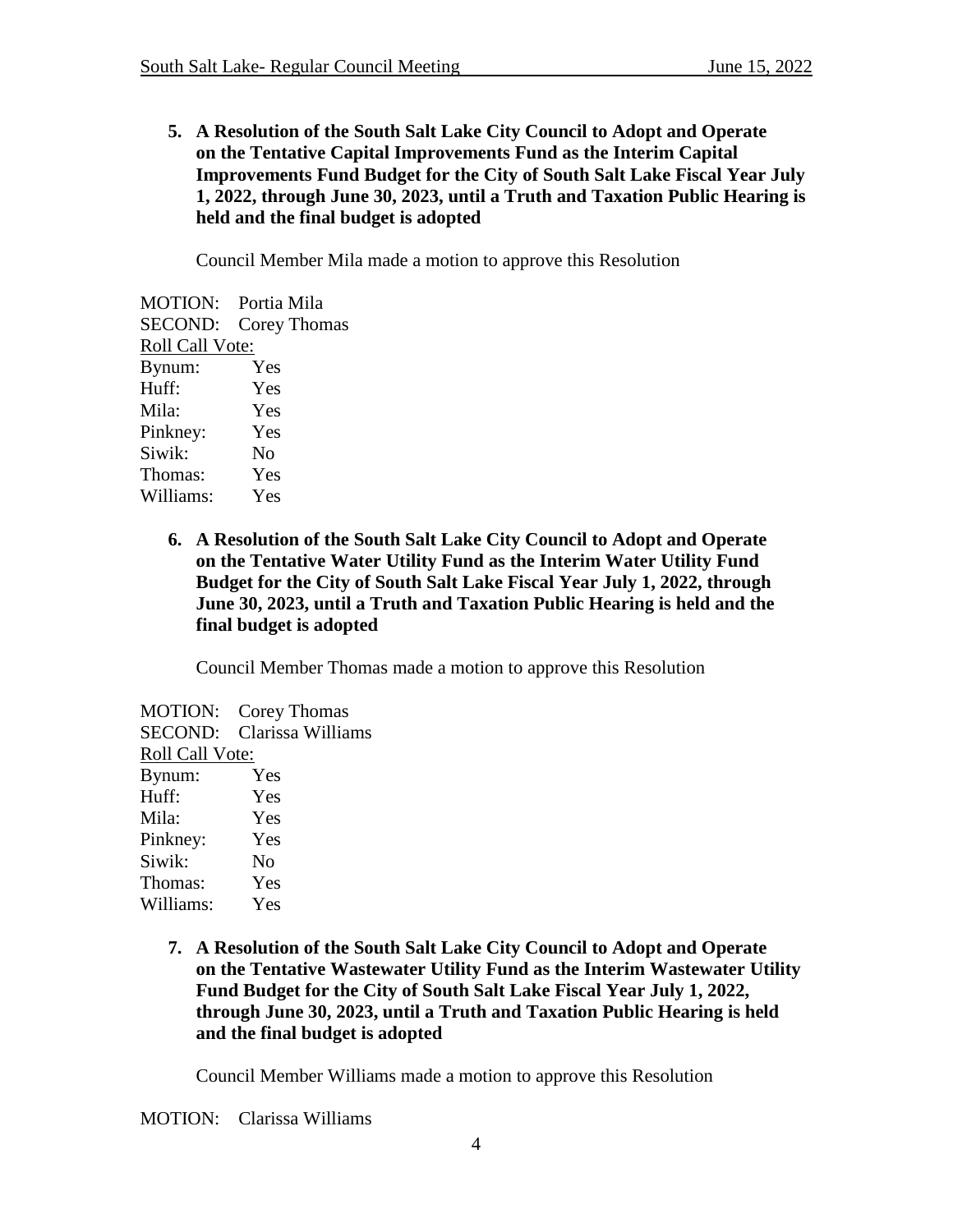SECOND: LeAnne Huff Roll Call Vote: Bynum: Yes Huff: Yes Mila: Yes Pinkney: Yes Siwik: Yes Thomas: Yes Williams: Yes

> **8. A Resolution of the South Salt Lake City Council to Adopt and Operate on the Tentative Solid Waste Fund as the Interim Solid Waste Fund Budget for the City of South Salt Lake Fiscal Year July 1, 2022, through June 30, 2023, until a Truth and Taxation Public Hearing is held and the final budget is adopted**

Council Member Huff made a motion to approve this Resolution

MOTION: LeAnne Huff SECOND: Sharla Bynum Roll Call Vote: Bynum: Yes Huff: Yes Mila: Yes Pinkney: Yes Siwik: Yes Thomas: Yes Williams: Yes

> **9. A Resolution of the South Salt Lake City Council to Adopt and Operate on the Tentative Stormwater Utility Fund as the Interim Stormwater Utility Fund Budget for the City of South Salt Lake Fiscal Year July 1, 2022, through June 30, 2023, until a Truth and Taxation Public Hearing is held and the final budget is adopted**

Council Chair Bynum made a motion to approve this Resolution

MOTION: Sharla Bynum SECOND: Portia Mila Roll Call Vote: Bynum: Yes Huff: Yes Mila: Yes Pinkney: Yes Siwik: No Thomas: Yes Williams: Yes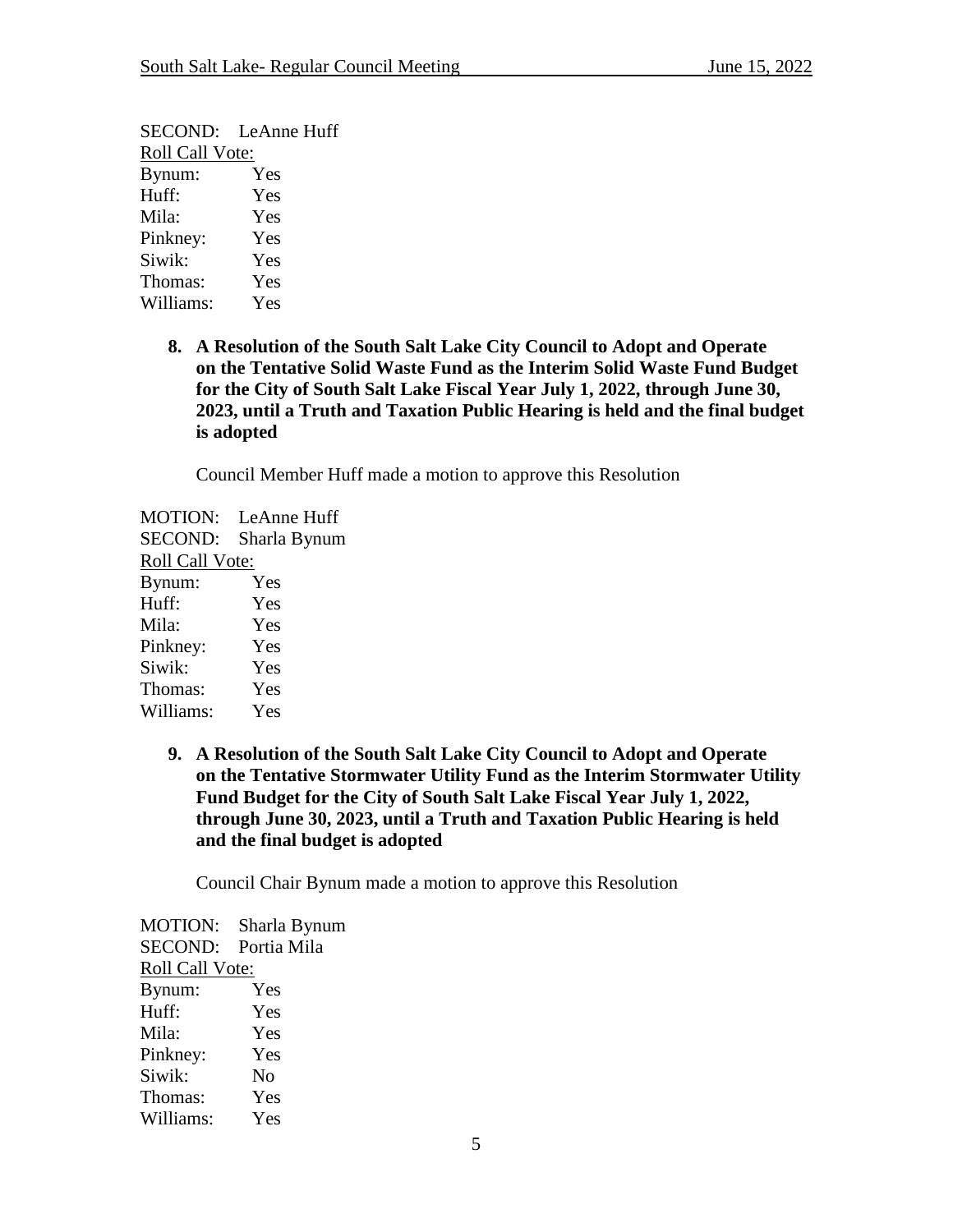**10. A Resolution of the South Salt Lake City Council to Adopt and Operate on the Tentative Insurance Reserve Fund as the Interim Insurance Reserve Fund Budget for the City of South Salt Lake Fiscal Year July 1, 2022, through June 30, 2023, until a Truth and Taxation Public Hearing is held and the final budget is adopted**

Council Member Mila made a motion to approve this Resolution

|                 | <b>MOTION:</b> Portia Mila |
|-----------------|----------------------------|
| SECOND:         | Corey Thomas               |
| Roll Call Vote: |                            |
| Bynum:          | Yes                        |
| Huff:           | Yes                        |
| Mila:           | Yes                        |
| Pinkney:        | Yes                        |
| Siwik:          | No                         |
| Thomas:         | Yes                        |
| Williams:       | Yes                        |

## **NEW BUSINESS**

**1. A Resolution of the South Salt Lake City Council approving the Purchase of Certain Real Property located at 2650 South Main Street**

Council Member Siwik made a motion to move this Resolution to Unfinished **Business** 

MOTION: Shane Siwik SECOND: Clarissa Williams Voice Vote: Bynum: Yes Huff: Yes Mila: Yes Pinkney: Yes Siwik: Yes Thomas: Yes Williams: Yes